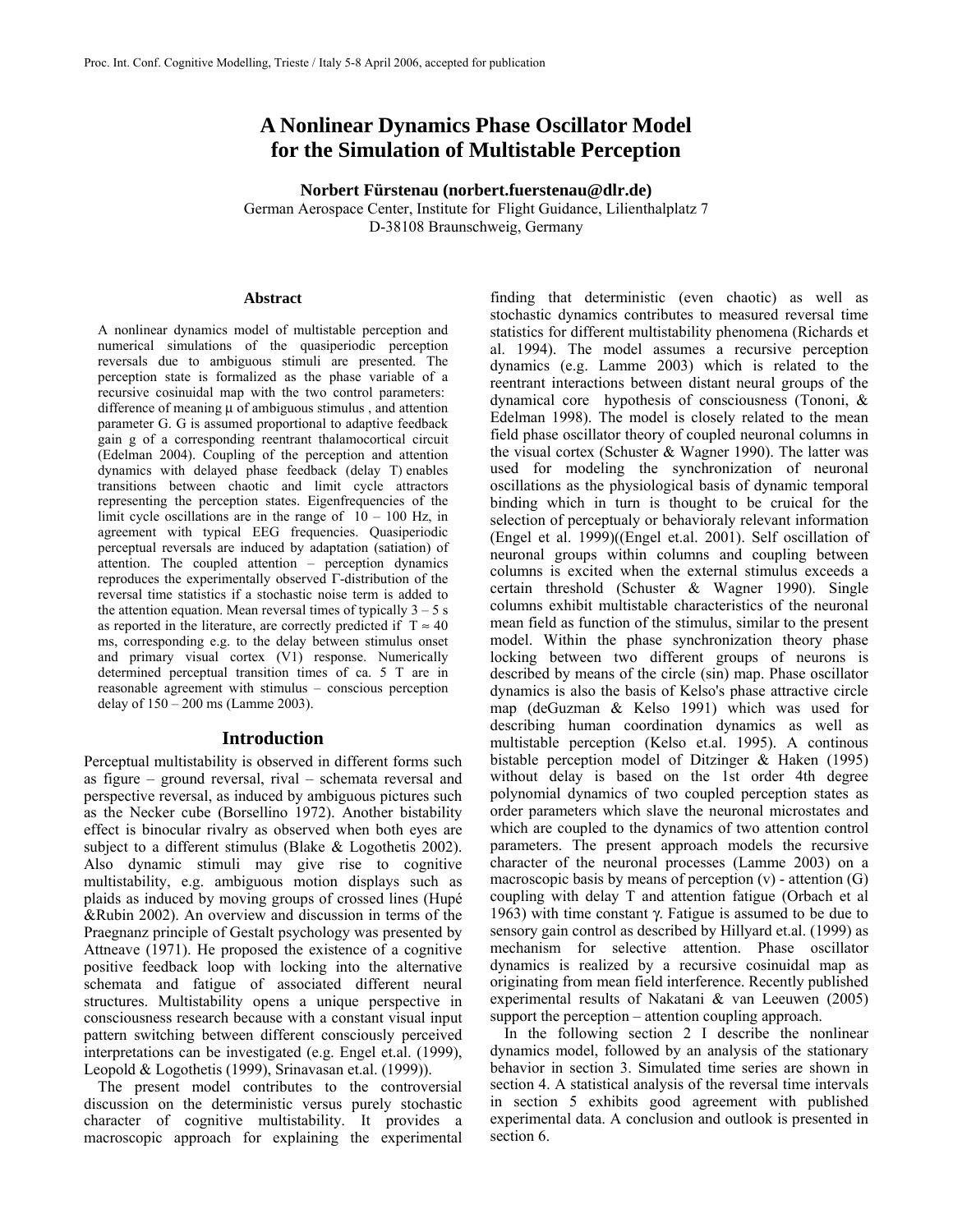# **The Recursive Mean Field Interference Model**

As a kind of minimum architecture allowing for quasiperiodic perceptual reversals, I have proposed in previous papers coupling of the attention and perception dynamics via delayed phase feedback and attention satiation (Fürstenau 2003)(Fürstenau 2004). The feedback loop which couples the perception state v(t) and attention parameter G(t) may be compared with the reentrant thalamo - cortical and basal ganglia dynamics (Robinson 1998) as employed by Edelman (2004) within the dynamical core hypothesis of consciousness: corresponding to the thalamocortical loops, recursive interference between neuronal coherent perception fields creates alternative percepts through phase locking which in turn modulates the adaptive feedback gain. This picture is in agreement with Hillyard et.al. (1999) who find stimulus-evoked neuronal activity to be modified by an attentional induced additive bias or by sensory gain modulation. Increase of gain is physiologically correlated with increased blood flow through the respective cortical areas. Attention bias in the present model is determined by perception offset  $v<sub>b</sub>$ . Attention induced gain modulation is modelled by adaptive feedback gain g(t) which is assumed to be proportional to G(t). Recent experimental evidence on perception – attention coupling with ambiguous stimuli was presented by Nakatani & van Leeuven (2005) using EEG recording of frontal theta and occipital alpha bands and eye blink rate measurement. Accordingly in the present model, like in (Ditzinger & Haken 1995), the adaptive attention control parameter G(t) induces the quasi - discontinuous transitions between the alternative stationary perception states P1 and P2, through attention fatigue (Orbach et.al. (1963).

Formally this is achieved analogous to multistable optical systems (Watts & Fürstenau 1989)(Fürstenau 1991). Interference with contrast  $\mu$  ( $0 \le \mu \le 1$ ) is the superposition of (electromagnetic) fields  $a_{0i}$  exp{ $j(\omega t + \Phi_i)$ }, i = 1, 2 with  $\omega$  = frequency and  $\Phi$  = phase. The superposition yields extinction or amplification of each other, depending on the relative phase shift  $\Delta \Phi = \Phi_1 - \Phi_2$ . It may be compared with the phase shift between the coupled self - oscillating neuronal columns of the mean field theory (Schuster 1990). A simplified block diagram is depicted in Figure 1.



Figure 1: Simplified block diagram of perception – attention recursive interference model. Symbols explained in the text.

An ambiguous stimulus with strength I and difference of meaning  $\mu$  of the two possible percepts P1, P2, excites two corresponding hypothetical mean fields with phase difference  $\Delta \Phi = \pi v_t$ . Difference of meaning as quantified by contrast μ corresponds to the degree of coherence of the two fields. For ambiguous stimuli  $\mu$  > 0.18 (see below) Superposition creates the typical cosinuidal dependence of the output (= squared modulus of the sum of the field amplidudes, with detection conversion factor  $\kappa$ ) on the phase difference ΔΦ as mapping function. A recurrent process is established by feedback of the output after amplification (feedback gain g, attention bias  $v<sub>b</sub>$ , satiation (fatigue) and recovery time constants  $\gamma$  and  $\tau$ <sub>G</sub>) with delay T and low pass filtering (time constant  $\tau$ ) into  $\Delta \Phi$ , via a phase modulation mechanism. As a quantitative estimate for T I chose the stimulus – primary visual cortex response delay ( $\approx$ 40 ms, (Lamme 2003)). One possibility for phase feedback is frequency modulation of the input field (Fürstenau 1991), comparable to the stimulus induced modulation of the neuronal mean field limit cycle oscillations (Schuster & Wagner 1990). The normalized output  $v_t = U_t / U_{\pi}$  of the feedback circuit with  $d\Phi/dU = \pi/U_{\pi}$  and U ~ percept intensity  $= |\text{superimposed percept field strength}|^2$  defines the phase variable v as perception state and synergetic order parameter. A similar recursive (discrete) phase oscillator mapping function (phase attractive circle map) was proposed by Kelso et.al. (1995), however without using feedback gain as control parameter.

Formally the model is described by coupling a 1st order differential delay equation for v(t) (assuming a strongly damped feedback system) with a linear equation for the control parameter dynamics G(t). Random disturbances due to dissipative processes are modelled by adding a stochastic force  $\dot{L}(t)$  with Gaussian white noise (variance  $s^2$ ) to the attention equation  $G(t)$ , similar to (Ditzinger & Haken 1995).

$$
\tau \dot{v}_{t+T} + v_{t+T} = G[1 + \mu \cos(\pi (v_t + v_B))]
$$
 (1a)

$$
\dot{G}_t = (v_b - v_t) / \gamma + (G_{\text{off}} - G_t) / \tau_G + L_t \tag{1b}
$$

The rhs. of equ. (1a) describes the conventional interference between two coherent fields. In what follows I assume the phase bias  $v_B = 0 \text{ mod } 2$ . The attention parameter  $G(t) = \kappa I$  $g(t)/U_{\pi}$  with phase – voltage modulation factor d $\Phi/dU$  =  $\pi/U_{\pi}$  is the product of feedback gain g(t) and input (stimulus) I. The attention dynamics is determined by perception bias  $v<sub>b</sub>$  (determining the relative preference of P1 and P2), satiation speed  $1/\gamma$ , recovery time  $\tau_{\rm G}$  and  $G_{\rm off}$  = attention (gain) parameter with stimulus off, defined by  $\mu$  =  $\mu_{off}$  < 0.18 (see below).

#### **Stationary Solutions**

Two types of instabilities are observed with recursive systems described by equation (1a): period doubling and node bifurcation. Figure 2 depicts the stationary solutions including period doubling up to period 8,  $v_{t+1} = v_t = v^*$ , i = 1, 2, 4, 8.

Period doubling pitchfork bifurcations are observed on both positive slope regions. The graph yields the control parameter values at the first three bifurcation points providing a first approximation to the Feigenbaum constant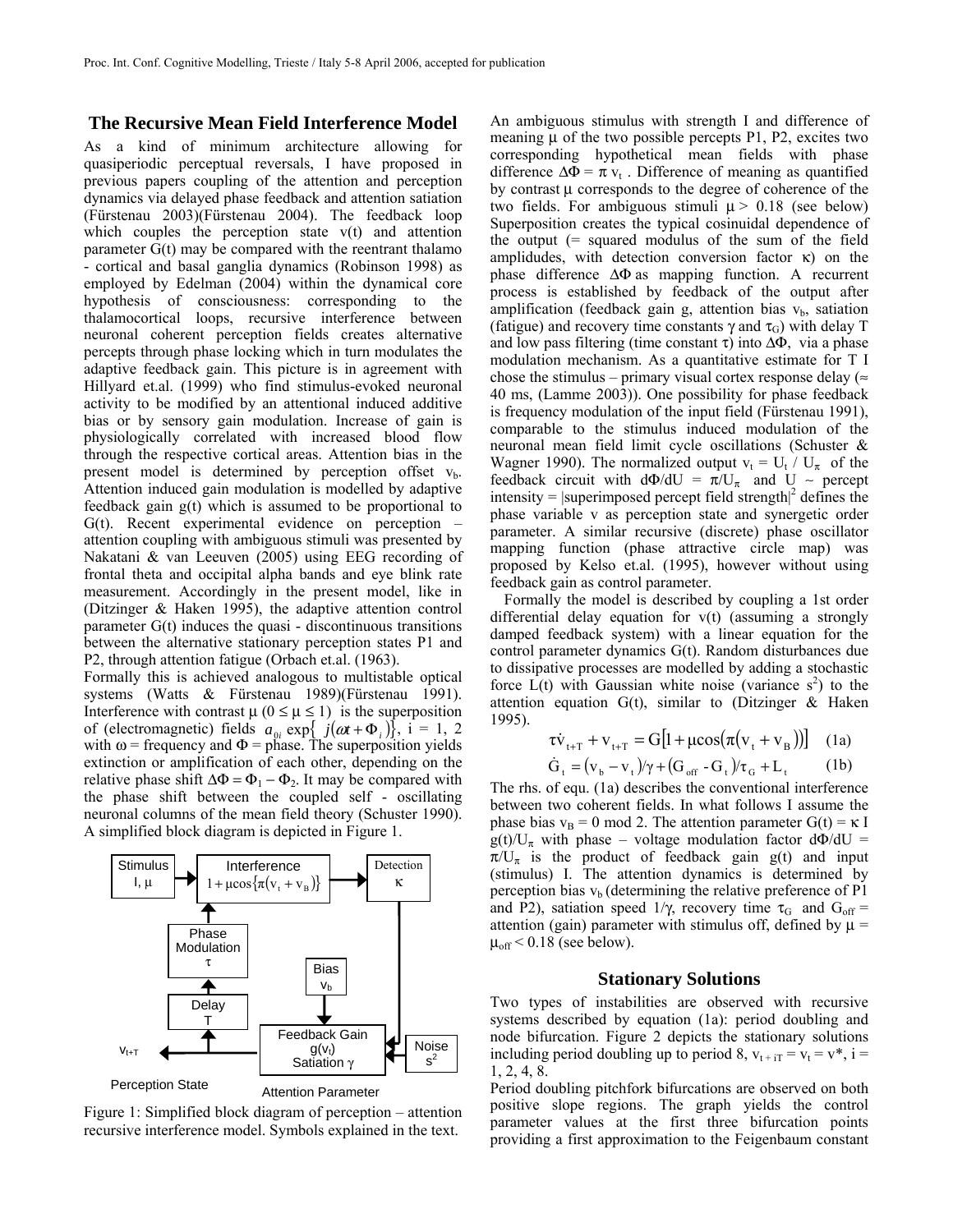$\delta_{\infty} = 4.6692$  via  $\delta^1_{\infty} \approx (G_2 - G_1)/(G_3 - G_2)$ . The period doubling behavior proves that within certain parameter ranges (μ, τ) any system noise has chaotic contributions (Fürstenau 2004).



Figure 2: Stationary solutions of equation (1a) with period doubling bifurcations.  $P1 =$  lower v\*-level;  $P2 =$  higher level.

In (Fürstenau 2003) I have shown the stationary solution of  $v^*(\mu, G)$  to exhibit a cusp catastrophe topoloy. This finding agrees with a proposal of Poston & Stewart (1978) who developed a qualitative deterministic model of cognitive bistability based on catastrophe theory. At the critical value,  $\mu_n = 0.18$ , node bifurcation is observed and the slope of the stationary system state  $v^*$  as function of G becomes infinite. For  $\mu < \mu_n$  both percepts are fused into a single meaning. For  $\mu > \mu_n$  hysteresis with negative slope sections of the stationary perception state curve  $v^*(G)$  is observed and  $v*(G)$  becomes multivalued corresponding to ambiguous perception. For maximum contrast  $\mu = 1$  the horizontal slope  $(dG / dv)^{-1} = 0$  yields  $v_i^* = 2i - 1$ ,  $i =$ 1,2,3,… as stable perception levels in the limit G  $\rightarrow \infty$ . Node bifurcation is required for explaining the existence of ambiguous perception within the present model. Under increasing stimulus strength I or feedback gain g the stationary (1st order) perception state v\* jumps discontinuously from P1 to P2 at the turning points of the Sshaped hysteresis curve. The transition of P2 back to P1 occurs at a lower stimulus or gain parameter g (∼ G) value due to the hysteresis. The width of the instable negative slope section and the multivalued  $G$  – range increases with μ. A similar hysteresis is observed for the coupling constants of columns of the visual cortex within the neuronal mean field theory (Schuster & Wagner 1990). For comparison with experimental reversal time measurements,  $\mu$  – values ( >  $\mu$ <sub>n</sub> = 0.18) have to be guessed for the computer simulations by trial and error with the present state of model development. Qualitatively it is predicted that mean reversal times increase with μ (increasing width of the hysteresis) i.e. the difference of meaning of P1, P2.

## **Simulated Perception – Attention Dynamics**

In this section I present numerical solutions of the the coupled differential – delay equations (1a, b) as obtained with the dynamical systems tool Matlab – Simulink (solver ode23tb for stiff problems). Figure 4 shows results for  $I = 1$ ,  $\mu = 0.6$ ,  $\tau/T = 0.1$ ,  $\gamma = 60$ ,  $\tau_G = 500$ , attention bias  $v_b = 1.5$ , noise variance  $s^2 = 0.001$ , and time scale in units of the simulation intervall  $T_s = T/2 = 20$  ms, with stimulus – off sections ( $\mu_{off} = 0.1$ ,  $G_{off} = 1.5$ ) at the beginning and end of the time series.



Figure 4: Numerical solution of equ. (1). From top to bottom: time series  $v(t)$ ;  $G(t)$ ; phase space trajectories v vs. G. Stimulus off  $(\mu = 0.1)$  during initial and final simulation phases. See text for simulation parameters.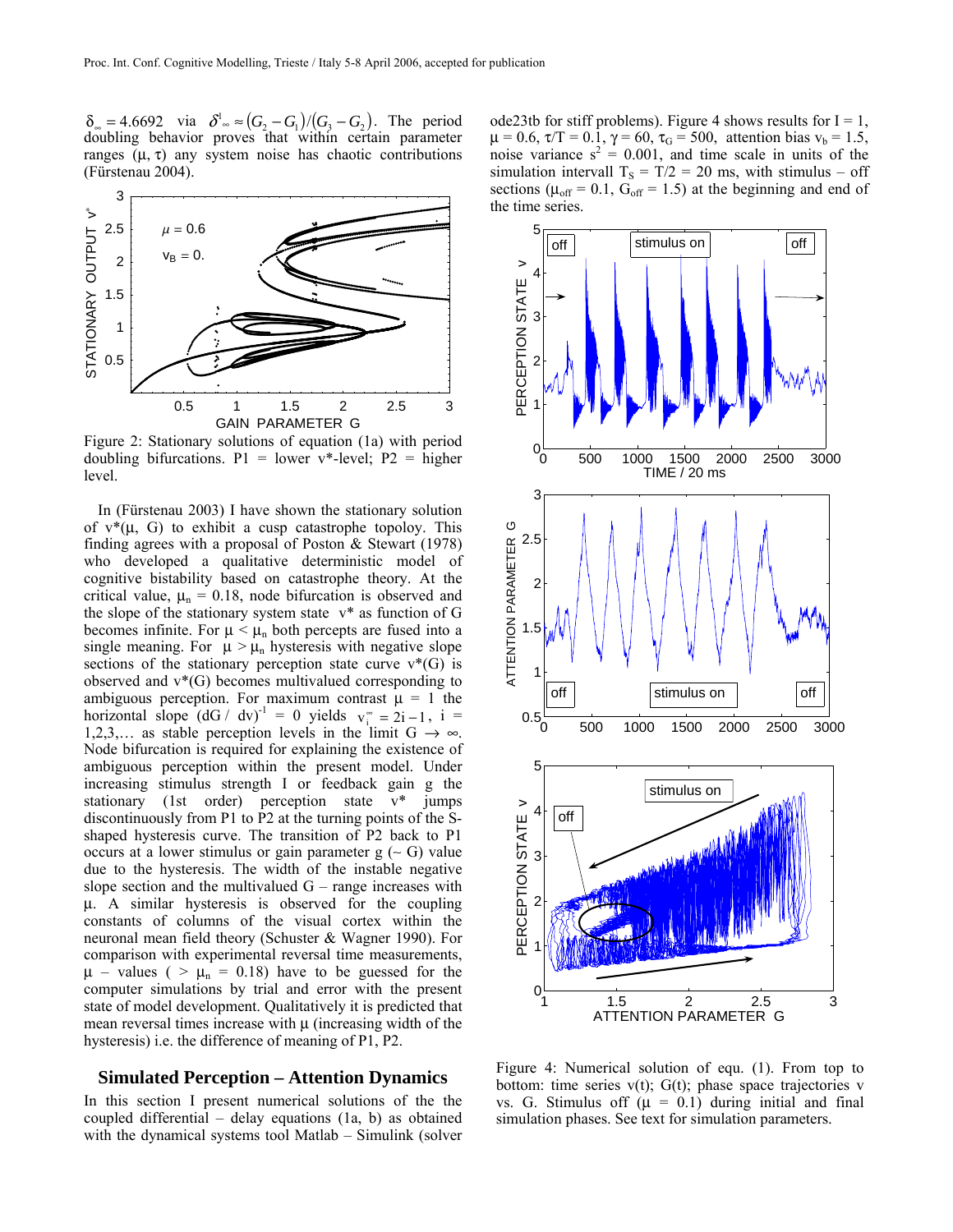The time series of the perception state  $v(t)$  shows the spontaneous transitions between stationary states near  $v^* \approx$ 1 (P1) and  $v^* \approx 2$  (P2) with the expected superimposed limit cycle and chaotic oscillations. The transition time between P1 and P2 is of the order of 5 - 10 T<sub>S</sub>  $\approx$  100 - 200 ms, in reasonable agreement with the time interval between (visual) stimulus onset and the beginning of conscious perception (Lamme 2003). The phase space plot v vs. G exhibits separated regions of the stimulus – off and stimulus – on (P1 and P2) states with trajectories of fast oscillations superimposed on the slow satiation (fatigue) dynamics.

The linear stability analysis of equ. (1a) yields eigenfrequencis of limit cycle oscillations  $f \approx i / (2T(1-t/T))$ ,  $i = 1,2,...$  in the typical EEG range (< 100 Hz). The evaluation of the Lyapunov coefficient confirms chaotic contributions for  $\tau < T$  (Fürstenau 2003)(Fürstenau 2004).

The reversal time period is determined by the satiation and recovery time constants  $\gamma$ ,  $\tau$ <sub>G</sub> with an absolute scale given by  $T_s$  = simulation time intervall = T/2. Limit cycle oscillations and deterministic chaos within P1, P2 is a characteristic of the individual perception states and has its origin in the finite delay time T. The effect of decreasing T within the recursive perception – attention dynamics is depicted in Figure 5.



Figure 5: Phase space plot of perception – attention dynamics with zero feedback delay  $(T = 0)$ .

The phase space plot of Fig. 5 clearly shows that with zero delay  $(T = 0)$  the limit cycle and chotic oscillations vanish which are superimposed on the stationary perception states of the hysteresis loop of Fig. 4. This leads to a clear separation of stimulus – off ( $\mu$  = 0.1) and – on ( $\mu$  = 0.6) states in  $v - G$  – phase space. The scattering of the reversal time period, however as indicated by the scattering of the P1 – P2 transitions, appears not to be significantly effected. A quantitative comparison is presented in Table 1 of the following section.

Figure 6 shows how the perception bias  $v<sub>b</sub>$  determines the relative dominance of one of the two percepts. In this example, after stimulus on ( $\mu = 0.1$  is switched to  $\mu = 0.6$ ) the offset  $v_b = 0.9$  forces the perception to the lower perception state P1 with suppression of P2. Noise variance

 $(s<sup>2</sup> = 0.001)$ . Other parameters are the same as in Figure 4. The relative durations of the dominant and suppressed phase of a percept are determined by the bias parameter  $v<sub>b</sub>$ . It may be used as a means to qualitatively model experimental results with perception biased towards one of the two percepts as reviewed in (Engel et al 1999).



Figure 6: Phase space plot of perception – attention dynamics with attention bias  $v_b = 0.9$ .

## **Reversal Time Statistics**

Figure 7 depicts the relative frequencies of the perceptual duration times of simulations as obtained by averaging 10 time series of N = 50000 iterations each, with T = 2,  $\tau$  = 0.2,  $\gamma = 60$ ,  $\tau_G = 500$ ,  $v_b = 1.5$  and  $s^2 = 0.03$ .

Plotted are the two distributions of the perceptual durations  $\Delta$ (P1) of percept 1 and  $\Delta$ (P2) of percept 2. As suggested by a number of experimental results (e.g. (Borsellino et.al. 1972 & 1982)(Zhou et.al.2004)((Nakatani & van Leeuwen 2005)) the relative frequencies are fitted by a  $\Gamma$  – distribution as probability density with shape parameter α and scale parameter λ. Mean and variance are given by  $\Delta_m = \alpha/\lambda$  and  $\sigma^2 = \alpha/\lambda^2$  respectively. For percept P1 and P2 mean and standard deviation are respectively  $\Delta_{m}$ = 159 T<sub>s</sub>,  $\sigma$  = 95 T<sub>s</sub> and  $\Delta$ <sub>m</sub> = 134 T<sub>s</sub>,  $\sigma$  = 62 T<sub>s</sub>. The ratios  $\sigma/\Delta_{\rm m} \approx 0.4 - 0.6$  are in good agreement with the experimental findings reported in the literature. In contrast to Fürstenau (2003) with purely deterministic time series, and in agreement with Fürstenau (2004) the addition of the stochastic attention noise  $L(t)$  in equation (1b) leads to a significant increase of the variance, whereas the mean values remain roughly the same, indicating the dominating influence of the deterministic dynamics on  $\Delta_{m}$ . The chaotic contribution to the total variance in the present delay – differential model is significantly smaller as compared to the recursive approximation (Fürstenau 2004). This is in agreement with (Lehky 1995) who detected no significant chaotic contribution in the reversal time statistics of binocular rivalry. It appears that the chaotic "noise" of the perception states P1, P2 is hardly detectible by analysis of reversal time measurements because the variance is dominated by the stochastic (attention) noise.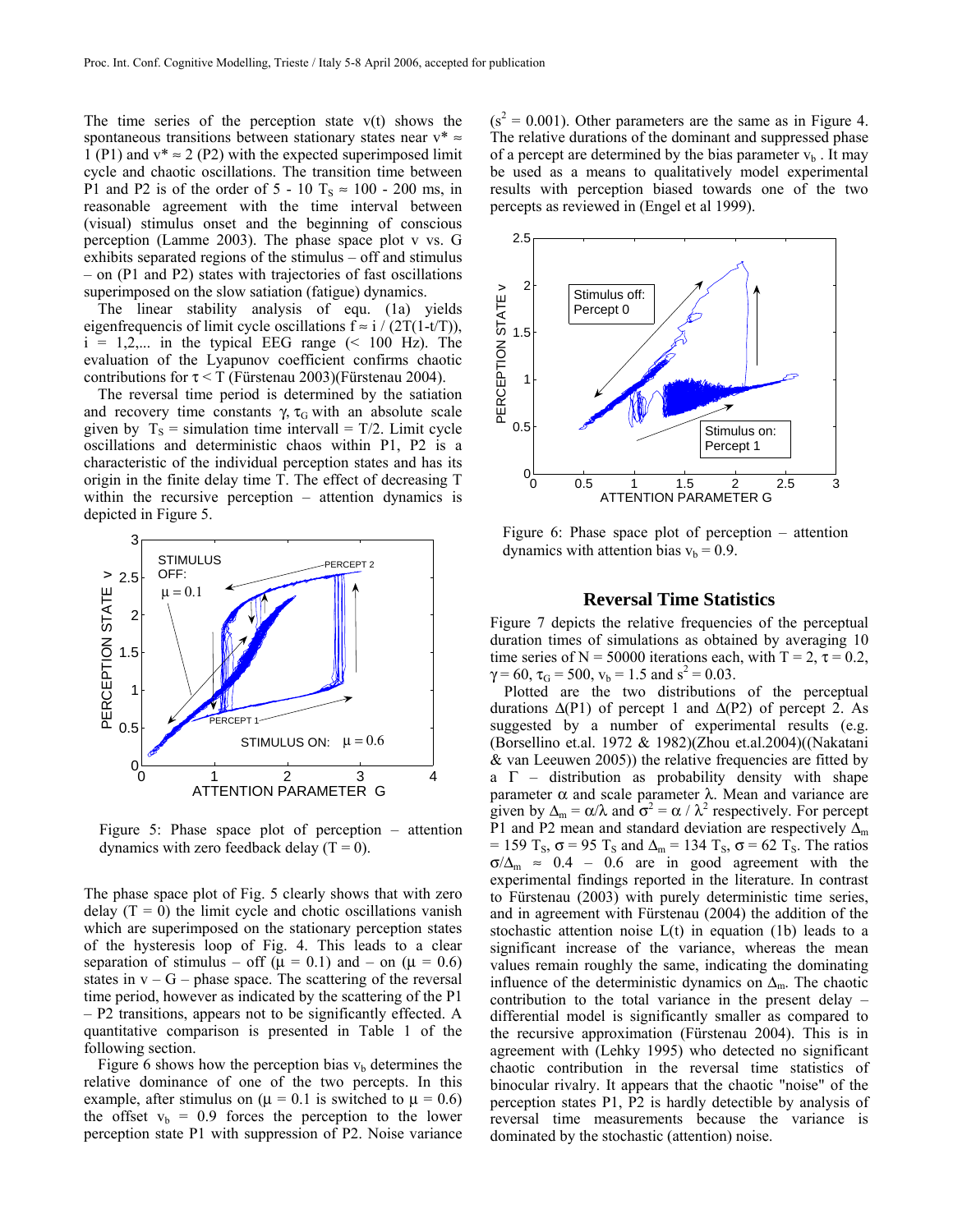

Figure 7: Relative frequencies of perceptual duration time  $\Delta$ , in units T<sub>S</sub> = T/2. Simulation parameters  $\mu$  = 0.6,  $v_b$  = 1.5,  $\tau/T = 0.1$ ,  $\gamma = 60$ ,  $\tau_G = 500$ ,  $s^2 = 0.03$ . Fit with  $\Gamma$ distribution (solid line). Bottom: Percept P1 (lower stationary level), top: Percept P2 (second level).

Table 1 lists results of Γ-distribution fits to the relative frequencies of perceptual duration times as obtained from simulations with delay times  $T = 0$ , 1, 2  $T_s$ , (simulation sample time  $T_s$ , noise variance  $s^2 = 0.03$ ).

Table 1: Mean (in seconds), relative standard deviation and correlation coefficient for  $\Gamma$  – distribution fit to relative frequencies of perceptual duration times (separate for P1, P2) as obtained with different delay times.

|                | $T/T_s$ | / S  | $\sigma / \Delta_{m}$ |      |
|----------------|---------|------|-----------------------|------|
| P <sub>2</sub> |         | 1.89 | 0.39                  | 0.97 |
| P <sub>2</sub> |         | 2.62 | 0.37                  | 0.98 |
| P <sub>2</sub> |         | 2.64 | 0.45                  | 0.96 |
| P1             |         | 2.69 | 0.53                  | 0.95 |
| P <sub>1</sub> |         | 3.27 | 0.56                  | 0.94 |
| P1             |         | 3.22 | 0.63                  | 0.93 |

Excellent least squares fits to the data are obtained by means of a  $\Gamma$  – distribution for all T values: the correlation coefficient shows that only  $3 - 7$  % of the total scattering is not explained by the  $\Gamma$  – density function. The relative standard errors of the shape and scale parameters  $\alpha$  and  $\lambda$ respectively are around 3% for all simulations. All shape

parameter values are within the range  $2 < \alpha < 6$  in agreement with experimental results of (Murata et.al. 2003). An important result is the fact that even with zero delay  $(T =$ 0) the mean reversal time  $\Delta_{m}(T=0)$  and the variance  $\sigma^{2}$  is of the same order of magnitude as with finite delay. This indicates that the contribution of the deterministic limit cycle oscillations and chaos to the reversal time variance is small as compared to the stochastic noise, in agreement with Lehky (1995) and Merk & Schnakenberg (2002).

#### **Conclusion**

A behavioral recursive nonlinear phase oscillator model of spontaneous perceptual switching is presented which is related to previously published models of Ditzinger & Haken (1995) and Kelso et.al. (1995). It is based on the delayed nonlinear feedback of the perception state via attention as adaptive feedback gain control parameter, and as a kind of minimum architecture, reflects the reentrant thalamocortical circuits of the dynamical core hypothesis of consciousness (Edelman 2004). Experimental results of Nakatani & van Leeuwen (2005) support the assumption that attentional effort controls switching rates. The perception state is assumed to originate from interference between two stimulus induced phase synchronized perception fields as proposed by the neuronal mean field theory (Schuster & Wagner 1990). The interference contrast value  $\mu$  ( $0 \le \mu \le 1$ ) is interpreted as difference of meaning of the two alternative perception states with  $\mu$  < 0.18 (node bifurcation threshold) for stimulus off. Relative frequencies of perceptual duration times are fitted by Γ-distributions with shape parameters in the range  $2 < \alpha < 6$  in agreement with experimental results of Murata et.al. (2003). By associating feedback delay time T with the stimulus onset primary visual cortex (V1) response delay of  $~\sim~$  40 ms (Lamme 2003) absolute values of mean perceptual duration times of  $\Delta_m \approx 3$  s are obtained, in reasonable agreement with published experimental results  $(1 - 10 s, e.g.$  (Borsellino et al  $1972$ )(Zhou et al  $2004$ )). The large inter – subject variations of  $\Delta_m$  can be modeled by suitable choice of satiation (fatigue) and recovery time constants  $\gamma$  and  $\tau$ <sub>G</sub> respectively. The relative duration of dominance vs. suppression times, i.e. a bias towards one of the two percepts is determined by the perception bias parameter  $v<sub>b</sub>$ . The magnitude of limit cycle and chaotic oscillations with eigenfrequencies < 100 Hz as determined by a stability analysis is controlled by the ratio  $\tau/T$  of perceptual damping time constant and delay time. Because even with the physically unrealistic case of  $T = 0$  the statistical evaluation yields similar results as with finite T, it is concluded that the limit cycle and chaotic oscillations which are superimposed on the stationary perception states contribute only weakly to the reversal time statistics, in agreement with experimental results of Lehky (1995) and Merk & Schnakenberg (2002). The present model thus supports the proposal of Poston  $\&$ Stewart (1978) of a deterministic catastrophe topology as the basis of the perception reversal dynamics, with the higher moments of the statistics determined by a stochastic process. Ongoing work aims at quantifying the amount of long range correlations of the time series by evaluating the Hurst parameter as proposed by Zhou & Gao (2005) and at